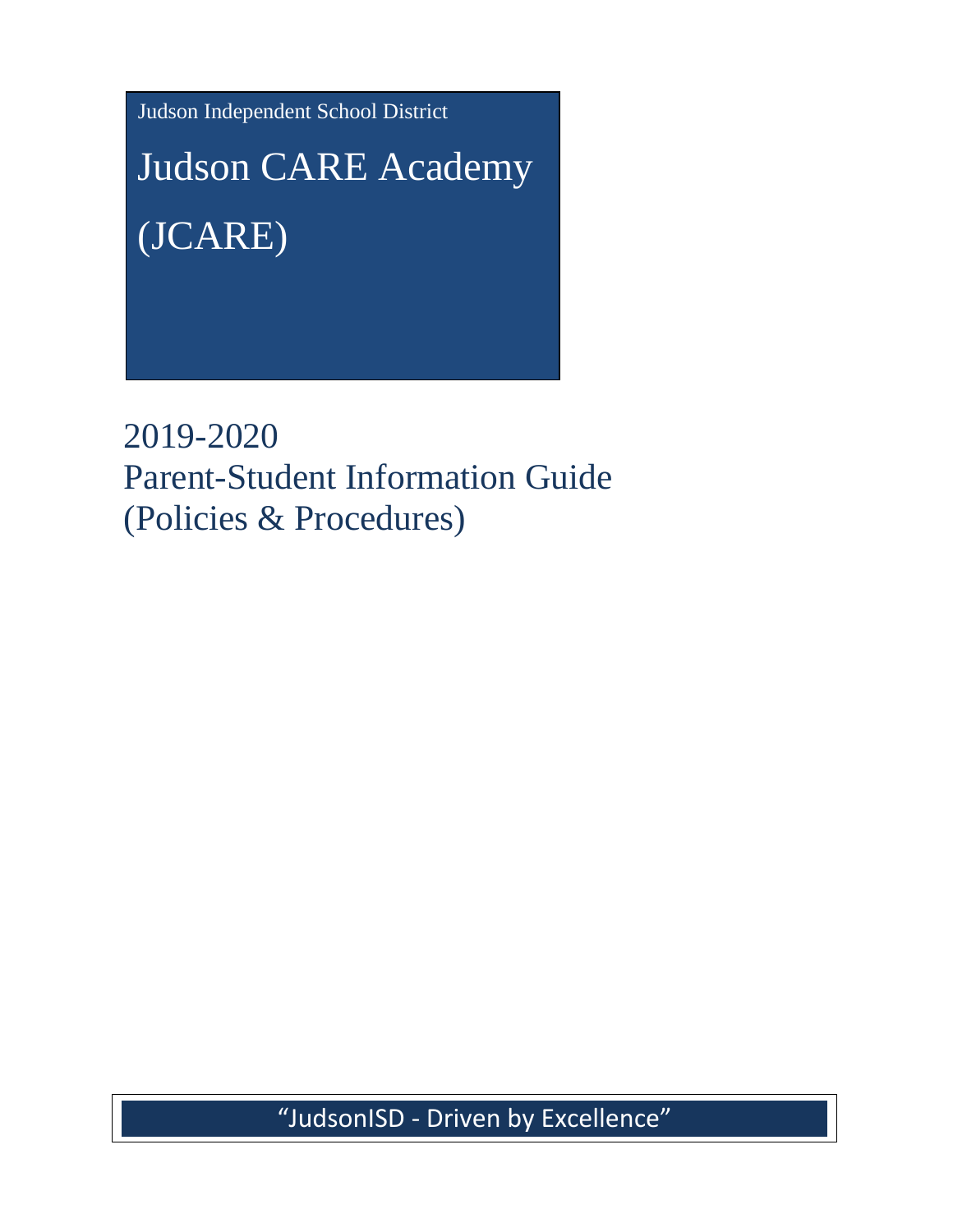It is the policy of Judson Independent School District not to discriminate on the basis of age, race, religion, color, national origin, sex, marital or veteran status, disability (or relationship or association with an individual with a disability), genetic information or other legally protected status in its programs, services or activities as required by Title VI of the Civil Rights Act of 1964, as amended; Title IX of the Education Amendments of 1972; and Section 504 of the Rehabilitation Act of 1973, as amended. In addition, the District also provides equal access to the Boy Scouts and other designated youth groups. The following person has been designated to handle inquiries regarding non-discrimination on the basis of disability: Director of Guidance and Counseling. The following person has been designated to handle inquiries regarding compliance with Title IX and all other non-discrimination policies: Executive Director of Human Resources. 8012 Shin Oak. Live Oak, TX. 78233. (210) 945-5101.

Es norma del Distrito Escolar Independiente de Judson no discriminar por motivos de edad, raza, religión, color, origen nacional, sexo, estado civil o condición de veterano, impedimento (o relación o asociación con algún individuo con una discapacidad), información genética o algún otro estado legalmente protegido en sus programas, servicios o actividades vocacionales, tal como lo requiere el Titulo VI de la Ley de Derechos Civiles de 1964, en su versión modificada; el Titulo IX de las Enmiendas de Educación, de 1972, y la Sección 504 de la Ley de Rehabilitación de 1973, en su versión modificada. Además, el Distrito también proporciona acceso equitativo a los Boy Scouts y otros grupos juveniles designados. La siguiente persona ha sido designada para atender a las preguntas a cerca de la no discriminación por motivos de discapacidad: Director de Orientación y Consejería. La siguiente persona ha sido designada para atender las preguntas sobre el cumplimiento con el Título IX y todas las demás políticas de no discriminación: Director Executivo de Recursos Humanos. 8012 Shin Oak. Live Oak, TX. 78233. (210) 945-5608.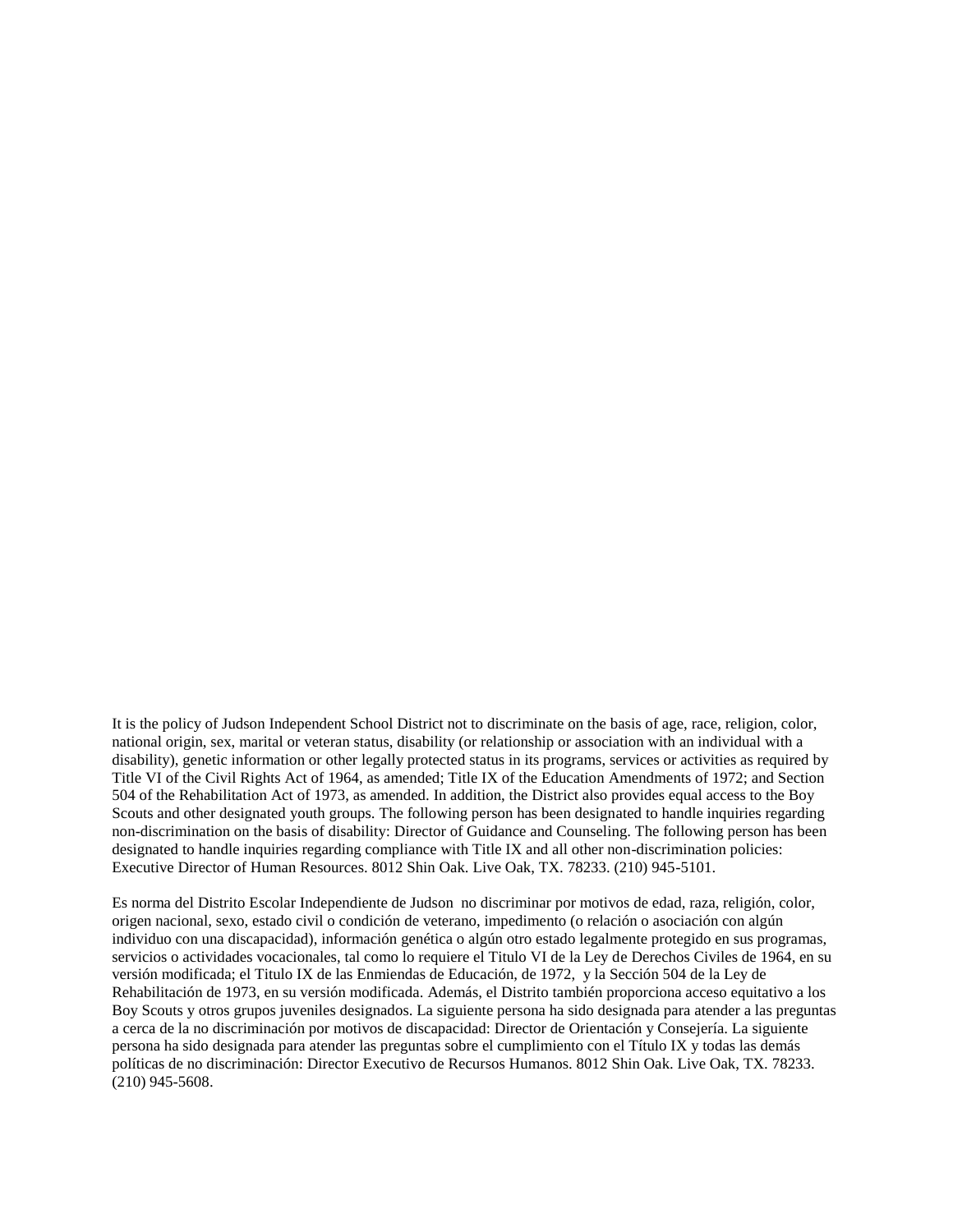#### Judson Independent School District

Judson JCARE Academy (JCARE)

Dear Students and Parents,

Welcome to the 2019–2020 school year! The Judson CARE Academy Parent Student Information Guide is designed to provide basic information that you and your child will need during your placement at our campus. Both students and parents should become familiar with the Handbook. It is to be used as a general reference guide only and is designed to be in harmony with board policy and the Judson ISD Student Code of Conduct.

Good communication between home and school regarding a child's education is more than a plus; it is essential for the student to make the most of the opportunities provided. You are encouraged to establish an open line of communication with your child's teacher, as well use the school districts website and parent portal for information regarding the grading policy, current grades, attendance, state testing and other information to ensure your child's success.

Please be aware that the Judson CARE Academy Parent Student Information Guide is updated yearly, while policy adoption and revision may occur throughout the year. The district reserves the right to modify provisions of the Student Handbook at any time, whenever it is deemed necessary. Notice of any revision or modification will be given as is reasonably practical under the circumstances.

If you or your child has questions about any of the material in this handbook, please contact a teacher, the school counselor, or the principal.

Sincerely,

Ricci-Bethely-Day, Principal Judson CARE Academy (JCARE)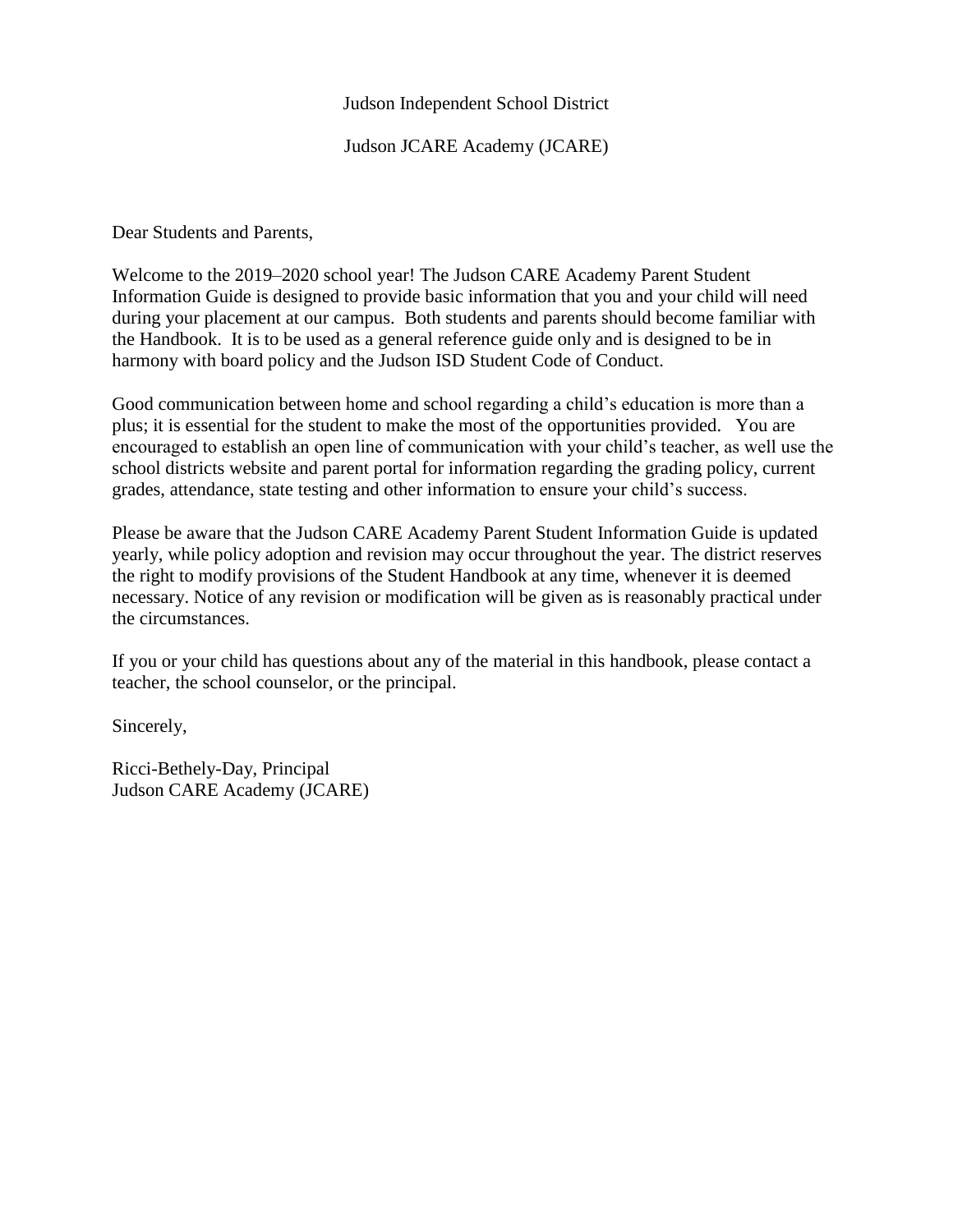# **MISSION, VISION & GOALS**

### **Vision**

Judson ISD is Producing Excellence!

## **Mission**

All Judson ISD students will receive a quality education enabling them to become successful in a global society.

### **District Goals**

Approved Fall 2015

### Goal 1

Work closely and collectively to support the Superintendent in all matters pertaining to the attainment of Superintendent Goals adopted by the Board

### Goal 2

To spend money wisely, efficiently, and equitably by maintaining a "Superior" rating, earning an Unqualified Opinion Letter, and maintaining a fund balance that is aligned with Board Policy

### Goal 3

Improve communication with all stakeholders to increase and enhance community engagement and parental involvement

#### Goal 4

Maintain a competitive compensation package with other districts that leads to increased employee retention and job satisfaction

## **Judson Values**

Students First Teamwork Accountability Results-Oriented Loyalty Integrity & Mutual Respect Safe & Secure Environment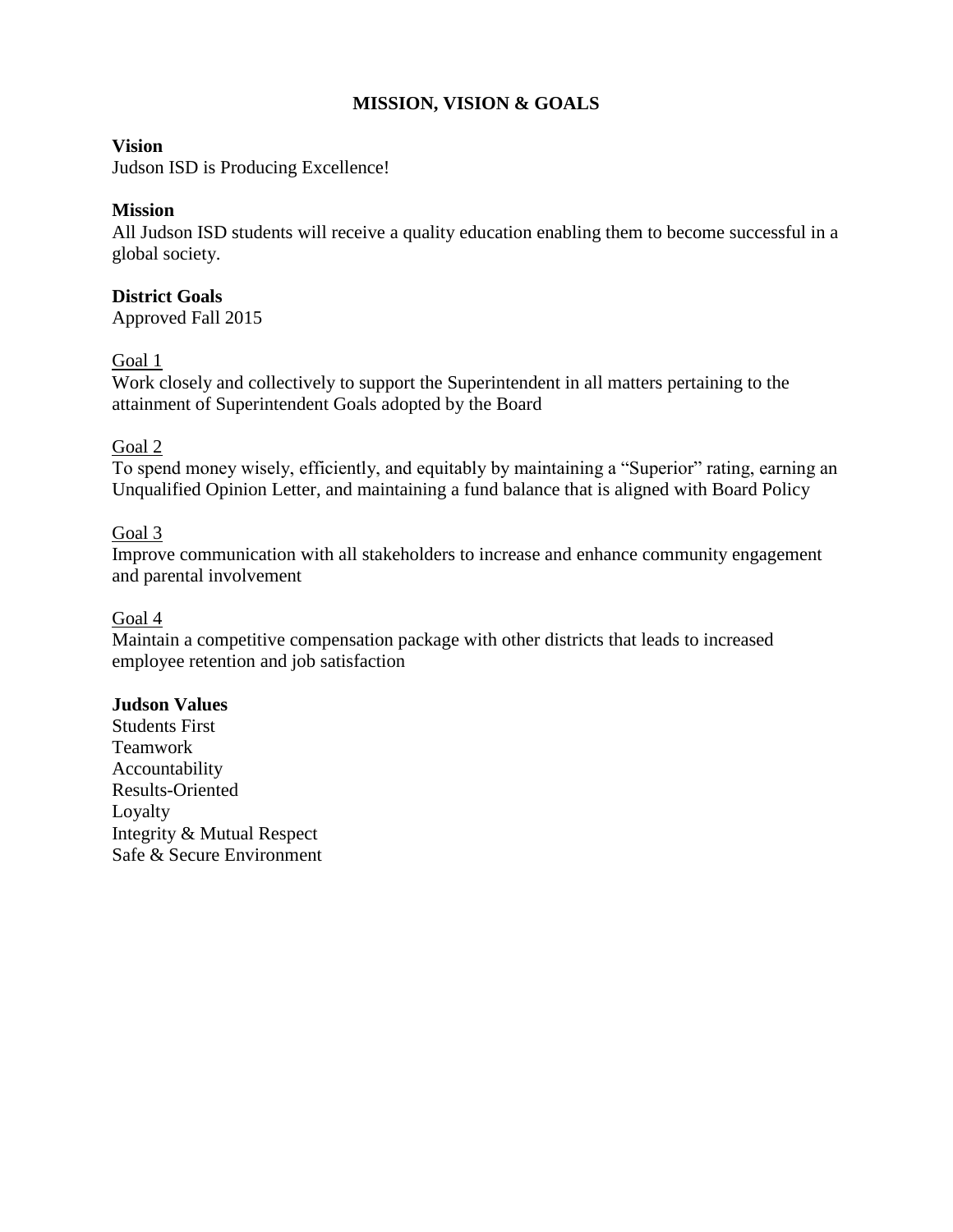## **JCARE RULES**

### **Campus Rules**

Enter the classroom quietly and sit down in your assigned seat. Students may not move desks. No talking without permission.

Respect and treat other the way you want to be treated.

Keep hands to self at all times.

Exit the classroom quietly in a single file line.

Remain in dress code at all times.

### **Cafeteria Rules**

Silent Lunch. No talking. Face forward at all times. When finished with your lunch, raise your hand and wait for a cafeteria monitor to dispose of your lunch tray. Clean your area. Follow all Entry and Exit Procedures.

### **Restroom Rules**

Respect other's privacy. Flush toilets. Dispose of all paper items properly in the trash can. Wash your hands with soap and water.

## **Hallway Rules**

Silent Transition to class. No talking. Single file. Face forward at all times. Walk on the right-hand side of the line. Hands clasped behind your back. Be prepared for instructions.

Parent Initials \_\_\_\_\_\_ Student Initials \_\_\_\_\_\_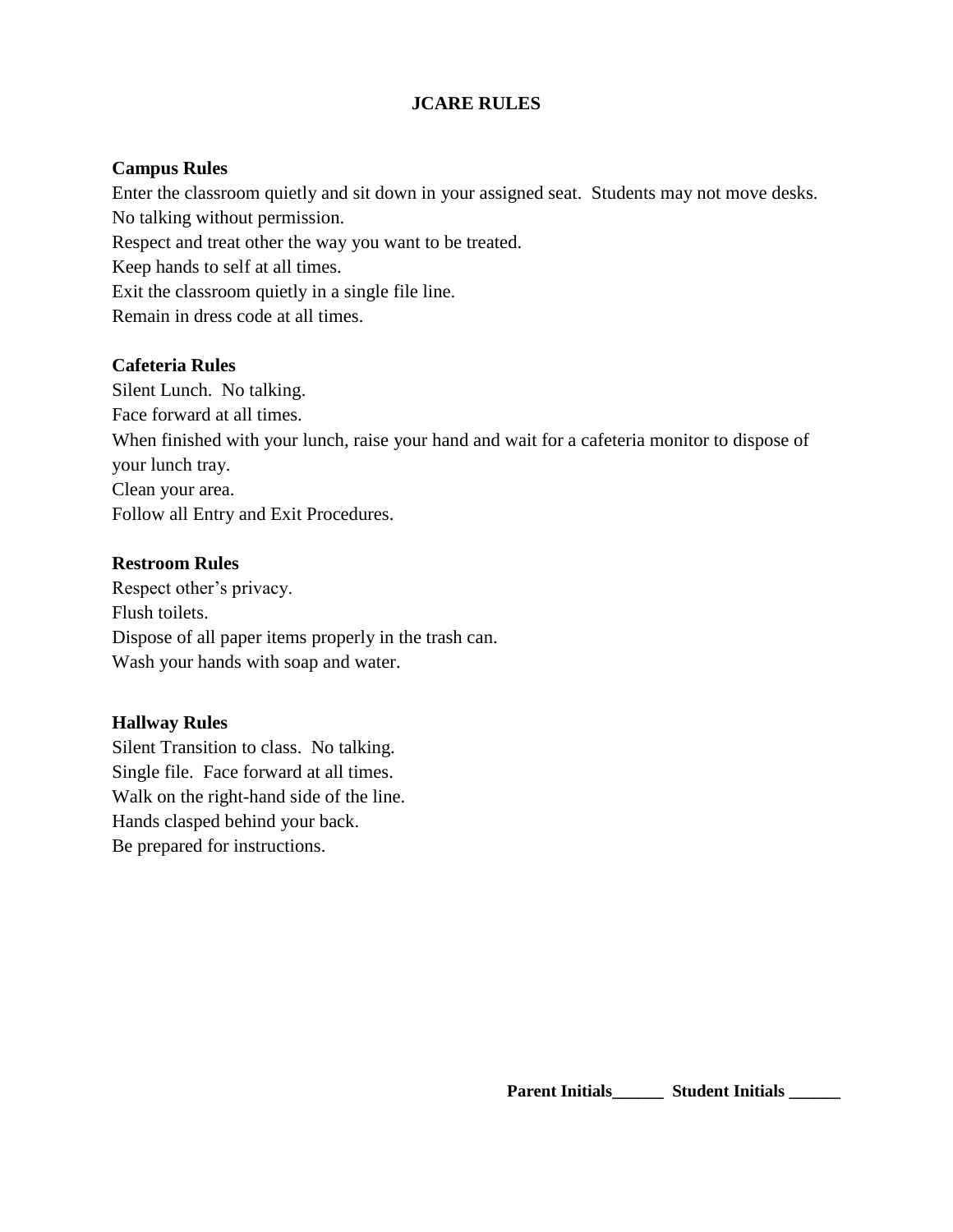# **JCARE Student Expectations**

Failure to abide by the rules designated by the Judson CARE Academy (JCARE) and those policies outlined in the current Judson ISD Code of Conduct may be cause for additional disciplinary action as determined by JCARE administration.

During their term of assignment at JCARE, students are prohibited from being upon or within legal limits of any school district property, except that of the alternative school. Students are further prohibited from attending or participating in any school-sponsored or school-related activity during the term of their assignment at alternative school.

The length of each student's assignment to JCARE is determined by the District Hearing Officer.

Students withdrawing from JCARE prior to completing their assigned time will be reassigned to JCARE to complete the assignment upon re-entry into Judson ISD. In the event that the student's remaining time has been served in another disciplinary alternative school program, the JISD Director of Pupil Services may or may not waive this requirement.

Dismissal from JCARE will be based upon the length or your assignment, attendance, and behavior.

In order to ensure compliance with the Judson ISD Student Code of Conduct and specific JCARE rules, all students are subject to search as determined by administrators or police officers. The search can include the use of a metal detection wand.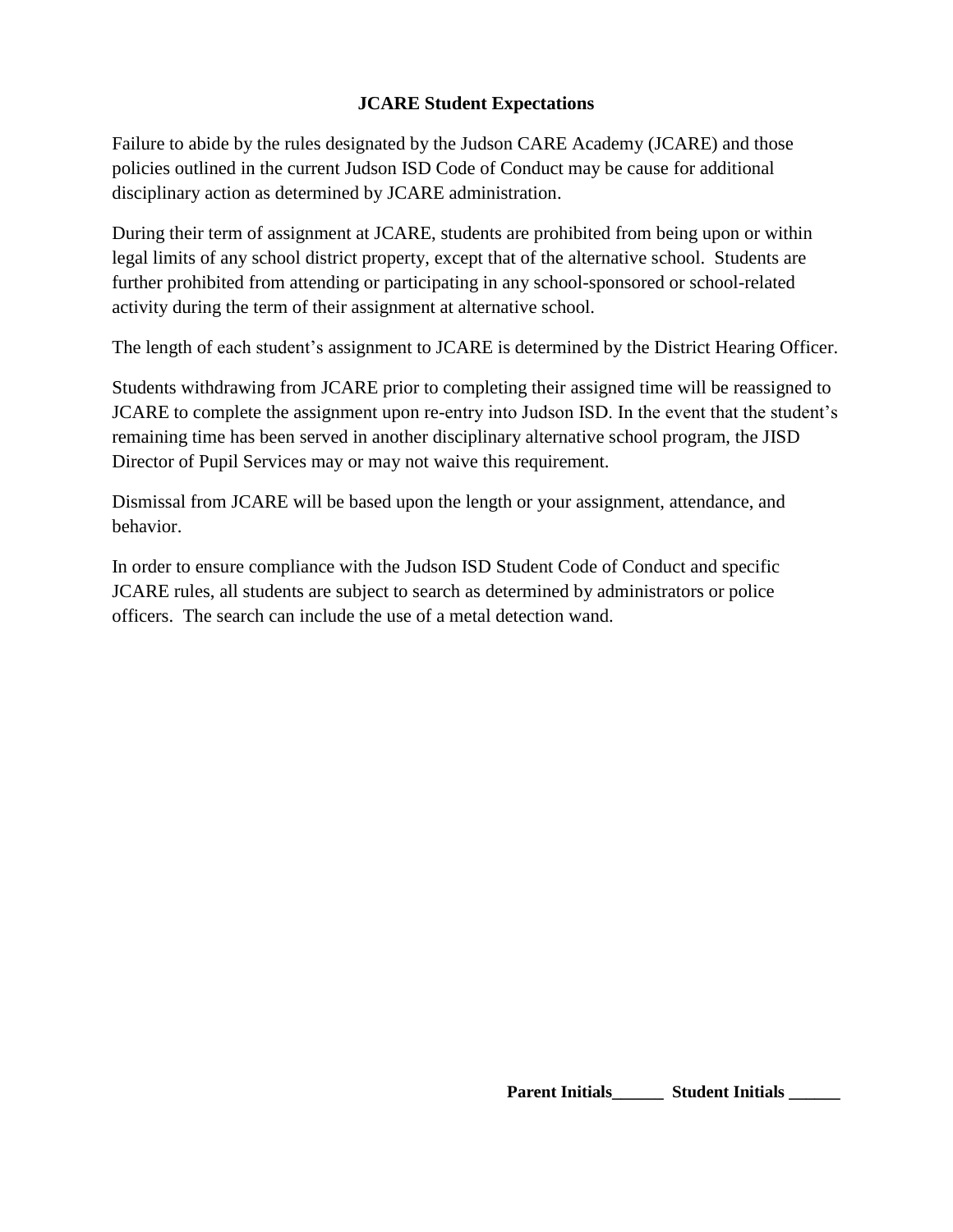## **General Information for Students and Parents**

## **Address, Telephone or Work Changes**

It is extremely important that all school records be kept current and correct. Any changes of address, telephone number or work should be reported promptly in writing to the school office. Parents should also update information through their MyJISD District Portal account.

## **Absences/Attendance**

Regular school attendance is essential for a student to make the most of his or her education, to benefit from teacher-led and school activities, to build each day's learning on the previous day's, and to grow as an individual. Absences from class may result in serious disruption of a student's mastery of the instructional materials; therefore, the student and parent should make every effort to avoid unnecessary absences.

When a student is absent from school, the student-upon arrival or return to school- must bring a note signed by the parent that describes the reason for the absence. A note signed by the student, even with the parent's permission, will not be accepted unless the student is 18 or older or is an emancipated minor under state law. A phone call from the parent may be accepted, but the district reserves the right to require a written note. Please note that, unless the absence is for a statutorily allowed reason under compulsory attendance laws, the district is not required to excuse any absence.

# Doctor's Note after an Absence for Illness

Upon return to school, a student absent for more than 3 consecutive days because of a personal illness must bring a statement from a doctor, health clinic or licensed healthcare professional verifying the illness or condition that caused the student's extended absence from school. Otherwise, the student's absence may be considered unexcused and, if so, would be considered to be in violation of compulsory attendance laws. Should the student develop a questionable pattern of absences, the principal or attendance committee may require a statement from a doctor, health clinic or licensed healthcare professional verifying the illness or condition that caused the student's absence from school in order to determine whether the absence or absences will be excused or unexcused. [See policy FEC (LOCAL).]

# **Drop-Off and Pick-Up**

While assigned to JCARE all students are required to be transported to and from school on district transportation. A parent of guardian must sign in at the front desk when picking up or dropping off students for court appearances, doctor's appointment, or arriving late to school. Parents may not "drop off" or "pick up" students unless they are signed in or out through the attendance office.

Parent Initials\_\_\_\_\_\_\_ Student Initials \_\_\_\_\_\_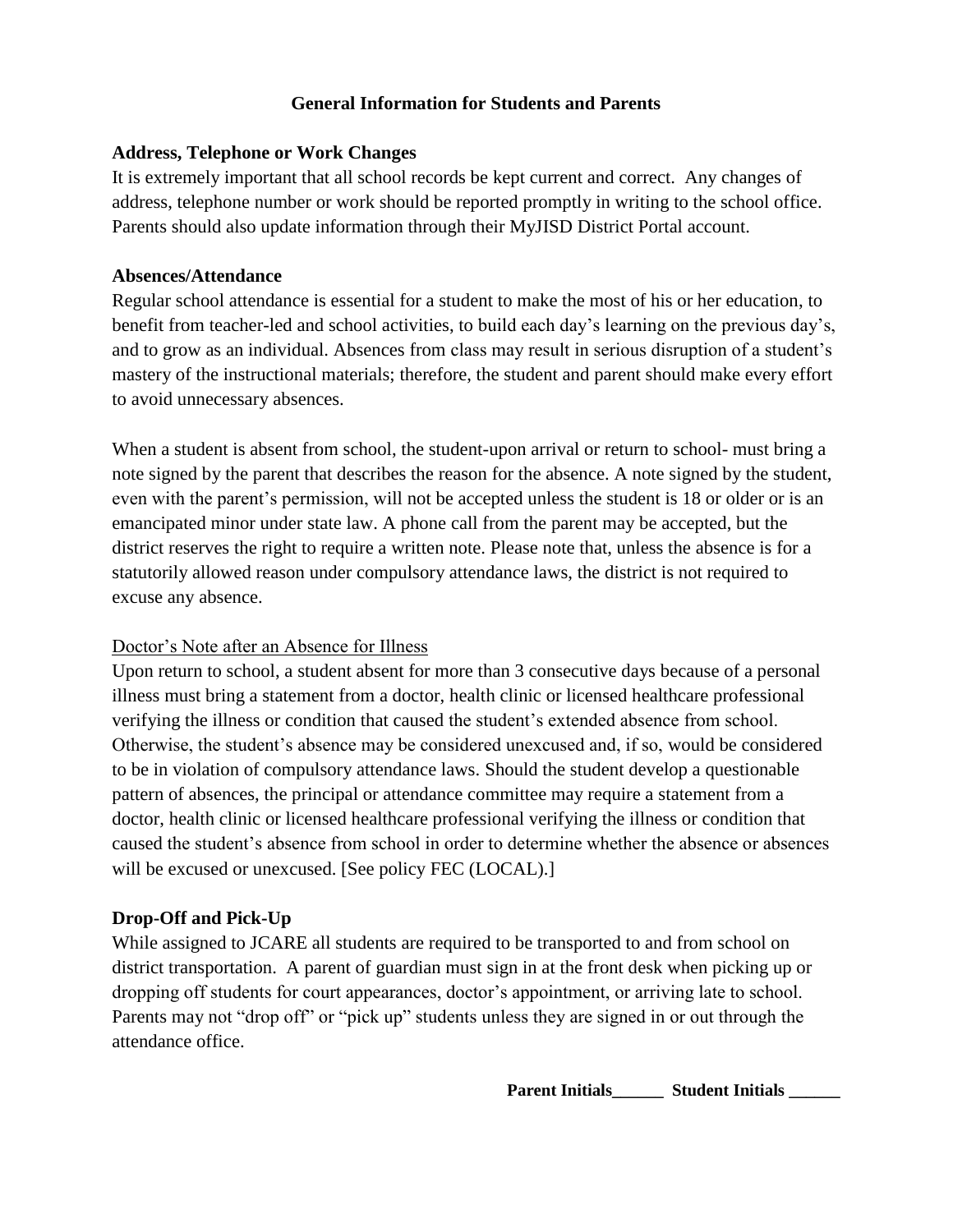# **Behavior**

# Texas State Board of Education State Regulation

Each day will begin with the Pledge of Allegiance, and Texas Pledge followed by a moment of silence (Senate Bill 83). All students and staff will stand at this time; however, if the student and/or parent have religious or philosophical reason for not reciting the pledges, the parent/guardian may write a statement and submit it to administration.

## General Expectations

While moving through hallways and all other areas on campus, students will walk silently in a single file line with hands clasped behind their back. Students are not permitted to talk in the cafeteria or hallway. Any physical contact among students is strictly prohibited (this includes hand shaking & "high fives"). Students will speak to all staff in courteous respectful manner and follow their directives.

# Classroom Behavior

When a student enters a classroom, they will sit in their assigned seat and be prepared to participate in the classroom lessons/activities.

If a student has a problem completing an assignment, it is the student responsibility to notify the teacher of the problem.

Permission must be given to use any item not belonging to the student.

Students are expected to follow all classroom rules. These include:

- Follow at staff members directions the first time given,
- Talk or leave assigned seat only with permission,
- Be respectful and polite with your actions and words,
- Keep hands, feet, and all objects to yourself and
- Complete all assigned work

## Compliance

Students who do not comply with any of the above mentioned may receive:

- An unsuccessful day and written referral, or
- A parent phone call by the teacher or an administrator

## Corrective Action

Students in violation of any of the procedures and/or policies listed above may receive corrective training which involves physical conditioning (exercises) and flipping tires.

Parent Initials **Figure 1. Student Initials <b>Parent** Initials **Parent** Initials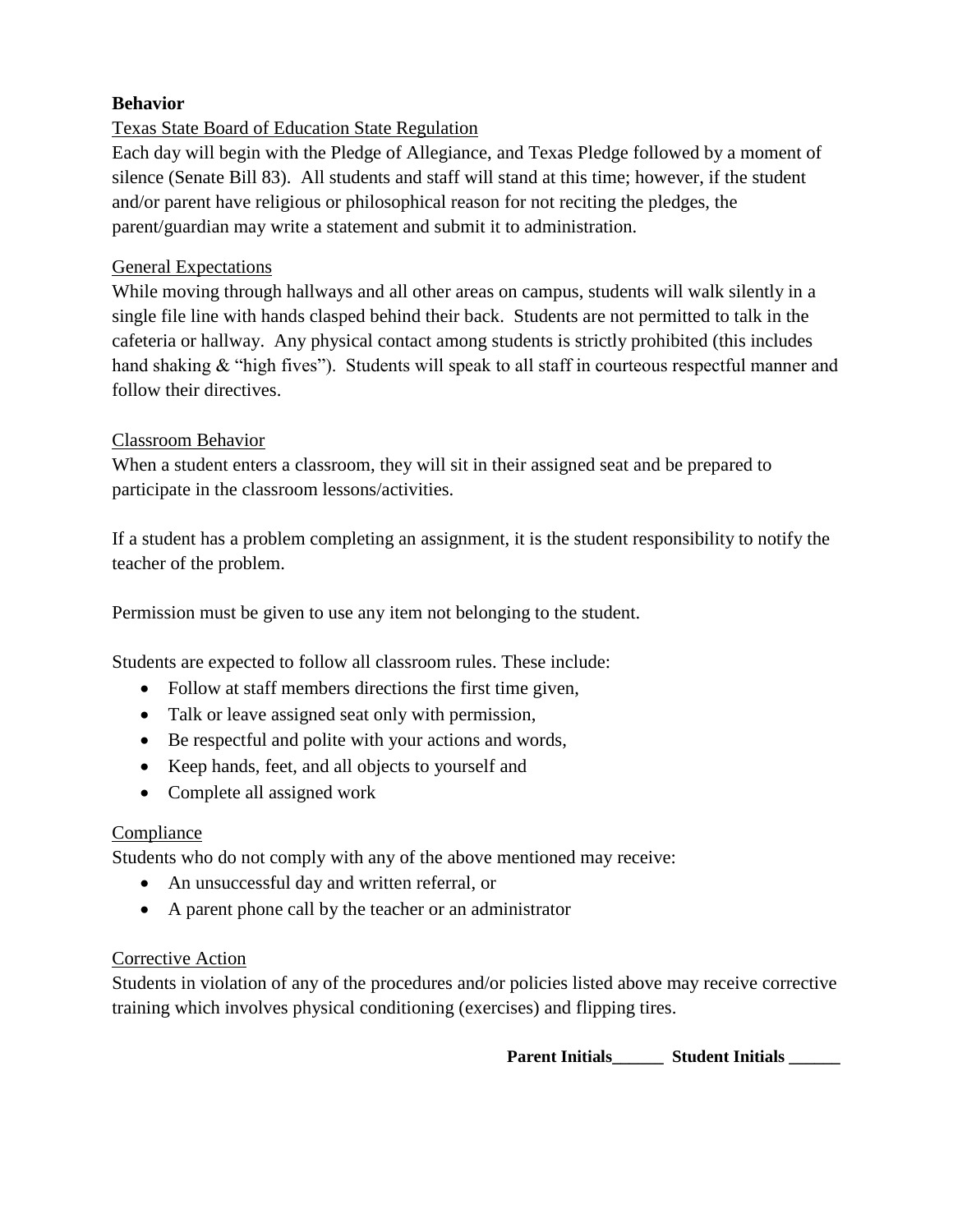# **Bullying**

Bullying is defined in Section 37.0832 of the Education Code as a single significant act or a pattern of acts by one or more students directed at another student that exploits an imbalance of power and involves engaging in written or verbal expression, expression through electronic means, or physical conduct that:

- Has the effect or will have the effect of physically harming a student, damaging a student's property or placing a student in fear of harm to the student's person or of damage to the student's property;
- Is sufficiently severe, persistent, or pervasive enough that the action or threat creates an intimidating, threatening, or abusive educational environment for a student;
- Materially and substantially disrupts the educational process or the orderly operation of a classroom or school or infringes on the rights of the victim at school.

Bullying includes cyberbullying. Cyberbullying is defined by Section 37.0832 of the Education Code as bullying that is done through the use of any electronic communication device, including through the use of a cellular or other type of telephone, a computer, a camera, electronic mail, instant messaging, text messaging, a social media application, an Internet website, or any other Internet-based communication tool.

The district is required to adopt policies and procedures regarding:

- 1. Bullying that occurs on or is delivered to school property or to the site of a schoolsponsored or school-related activity on or off school property;
- 2. Bullying that occurs on a publicly or privately-owned school bus or vehicle being used for transportation of students to or from school or a school-sponsored or schoolrelated activity; and
- 3. Cyberbullying that occurs off school property or outside of a school-sponsored or school-related activity if the cyberbullying interferes with a student's educational opportunities or substantially disrupts the orderly operation of a classroom, school, or school-sponsored or school-related activity.

Bullying is prohibited by the district and could include hazing, threats, taunting, teasing, confinement, assault, demands for money, destruction of property, theft of valued possessions, name-calling, rumor-spreading, or ostracism.

If a student believes that he or she has experienced bullying or has witnessed bullying of another student, it is important for the student or parent to notify a teacher, school counselor, principal, or another district employee as soon as possible to obtain assistance and intervention. The administration will investigate any allegations of bullying or other related misconduct. The

**Parent Initials\_\_\_\_\_\_ Student Initials \_\_\_\_\_\_**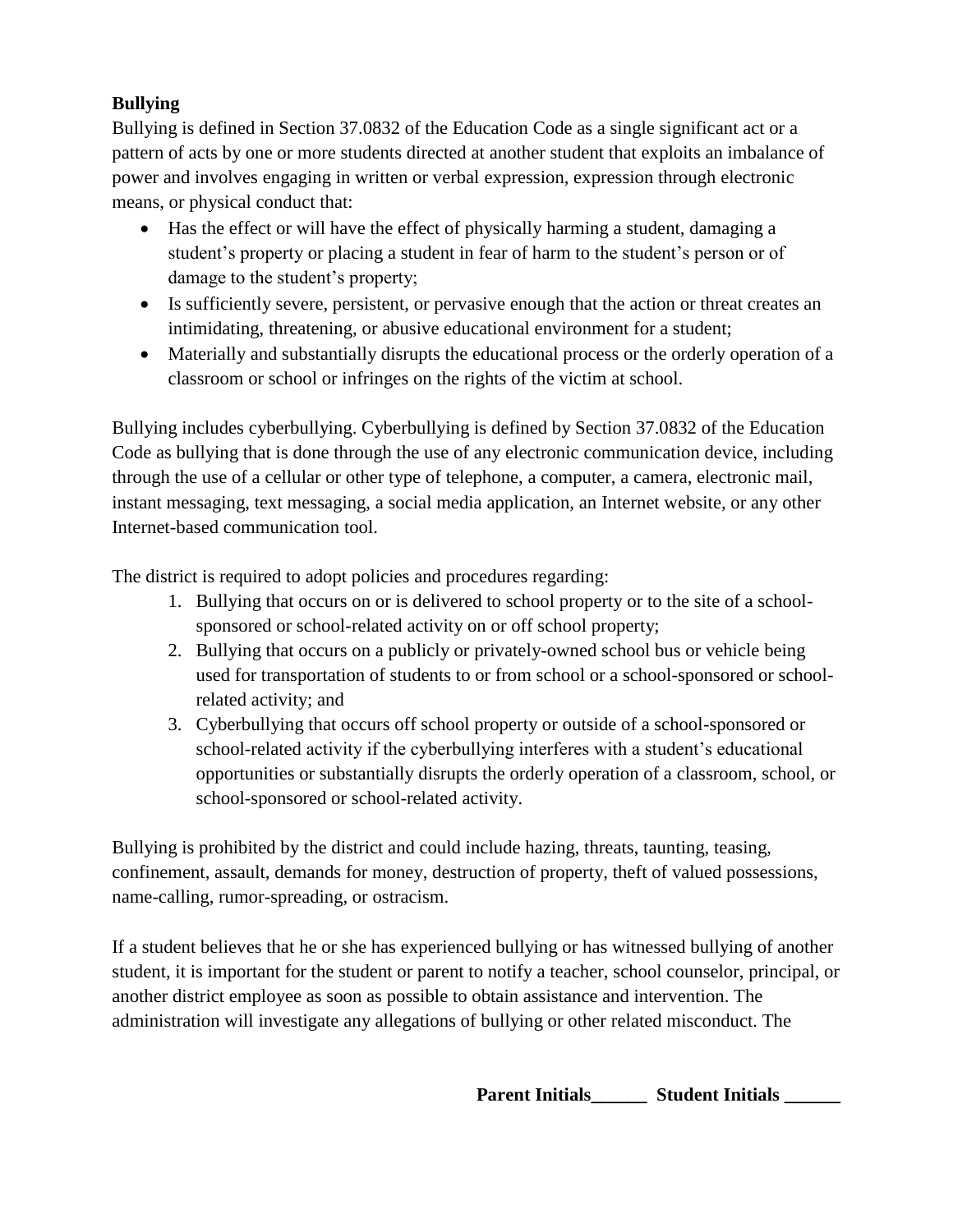district will also provide notice to the parent of the alleged victim and the parent of the student alleged to have engaged in bullying.

A student may anonymously report an alleged incident of bullying by using an application call Report It located on the JISD website.

If the results of an investigation indicate that bullying has occurred, the administration will take appropriate disciplinary action and may notify law enforcement in certain circumstances. Disciplinary or other action may be taken even if the conduct did not rise to the level of bullying. Available counseling options will be provided to these individuals, as well as to any students who have been identified as witnesses to the bullying. Any retaliation against a student who reports an incident of bullying is prohibited. Upon the recommendation of the administration, the board may, in response to an identified case of bullying, decide to transfer a student found to have engaged in bullying to another classroom at the campus. In consultation with the student's parent, the student may also be transferred to another campus in the district. The parent of a student who has been determined by the district to be a victim of bullying may request that his or her child be transferred to another classroom. [See School Safety Transfers on page 12.]

A copy of the district's policy is available in the principal's office, superintendent's office, and on the district's web site, and is included at the end of this Handbook in the form of an appendix. Procedures related to reporting allegations of bullying may also be found on the district's web site. A student or parent who is dissatisfied with the outcome of an investigation may appeal through policy FNG (LOCAL).

## **Boot Camp**

If during the term of placement in the JCARE-DAEP the student engages in additional misconduct, the student may be recommended for a 60-day assignment to Judson Academy for Continuing Education (Boot Camp). Please note that a current physical exam is required to enter Boot Camp.

Please refer to the Boot Camp Handbook for further information.

# **Cafeteria Services**

All meals will be provided by the Judson ISD central kitchen. NO student, parent, or guardian may bring or have delivered any food or beverage unless ordered by a physician. A copy of the physician's order must be on file in the office. A student with a food allergy must provide that information during the intake process.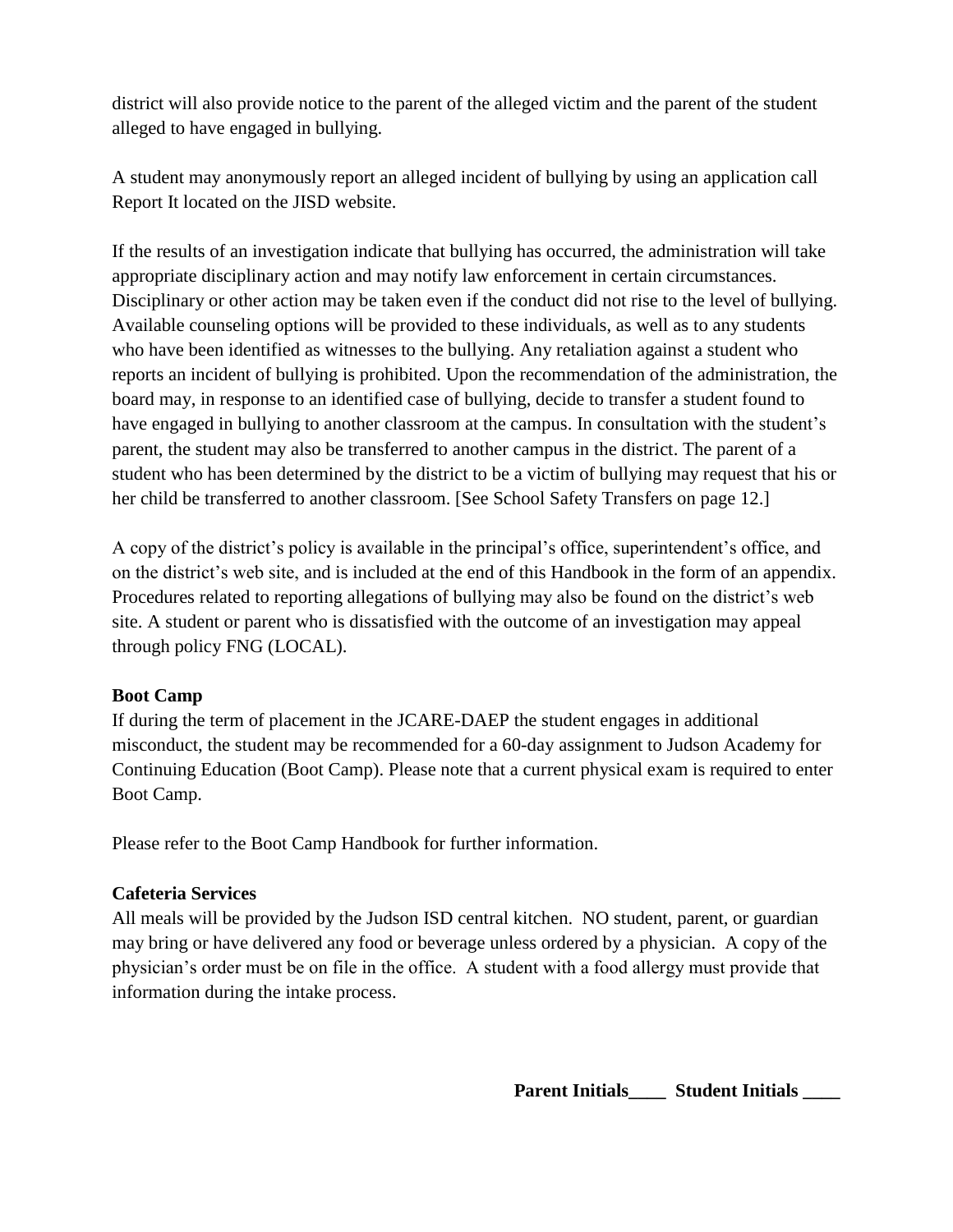Breakfast and lunch are available to all students at no charge.

Students will eat breakfast in their first period class period. Students will eat lunch silently in the cafeteria. Students who do not comply will be removed from the cafeteria and be subject to further disciplinary action.

# **Counselor**

The primary responsibility of the school counselor is to ensure resources of the Guidance Program are directed to assisting students with their educational, social, personal and career development. The school counselor is primarily directed to fulfilling the roles of guidance, counseling, consultation, coordinator, assessment and professionalism through the four program components which are Guidance Curriculum, Responsive Services, Individual Planning, and System Support.

# **Crisis Prevention Intervention (Restraint)**

Students who fail to comply with a directive maybe asked to leave the classroom or area where the infraction has occurred. A student who fails to follow a directive to leave will be guided by an employee. Section 9.62 of Texas Penal Code regarding Educator/student interactions states, "the use of force, but not deadly force is justified: (1) If the actor is entrusted with the care, supervision, or administration of the person for a special purpose; and (2) when and to the degree that actor responsibly believe the force was necessary to further the special purpose or maintain discipline in a group."

# **Dress Code**

Uniform Shirt. JCARE T-Shirts are issued to each student and will be worn to school each day. Undershirts of any type are not allowed. Shirts must be tucked completely into the pants so that the belt can be seen. Female students must wear a bra.

Uniform Pants. Only plain, solid blue or black denim jeans, sized to fit properly at the waist, will be worn. Students may not wear extra clothing under their pants, i.e. shorts. Jeans that are faded, ripped, torn or frayed are prohibited. NO SAGGING OF THE JEANS IS ALLOWED.

Belts and Belt Buckles. Belts must be worn with pants. Belts should be plain black or brown. No designs, i.e. Gucci, Versaci, Michael Kors, Nike, Adidas, etc. belts are allowed.

Uniforms Shoes. Only black, white or black and white tennis shoes with black or white laces may be worn. All shoe laces must be properly tied. Velcro type shoe closures are allowed. No other color of shoes is allowed.

**Parent Initials\_\_\_\_ Student Initials \_\_\_\_**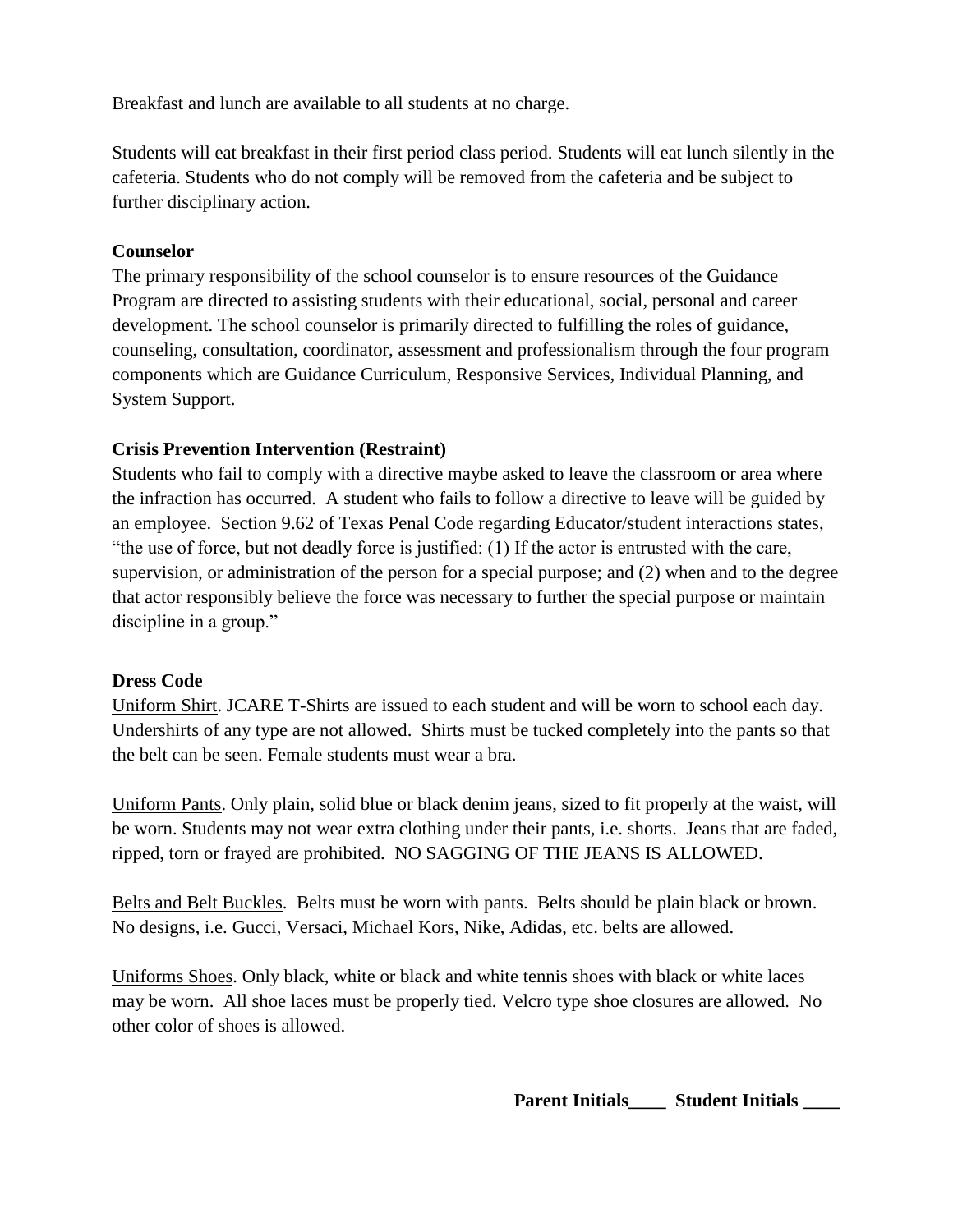Hair Requirements. Hair must be neat and clean. Hair will not be spiked or sculpted and will not cover the face. Students with longer hair (boys and girls) must pull back their hair and kept in a ponytail. Hair ties which must be single strand elastic in black or brown color. Bangs beyond the eyebrow must be kept back with bobby pins (must be black or brown with no designs). Sideburns must be kept neatly trimmed and must not extend below ear level or flare at the bottom.

Symbols and/or styles which are identified with gang membership, affiliation or representation shall not be allowed.

Notched eyebrows are prohibited.

Outerwear. Coats, sweaters, and any other outerwear must be removed as soon as the student enters the building and kept off until they exit the building at the end of the school day. All outwear articles will be stored in the In-Take closet to be picked up at the end of the day. On warm days personal outerwear is not allowed.

Jewelry. No jewelry of any type is allowed. This includes but is not limited to earrings, watches, grills, tongue rings, body piercing hardware, unnaturally tinted contact lens.

Make-up. Absolutely no makeup (to include eyebrow pencil/powder), finger nail polish or artificial nails may be worn.

Tattoos. Tattoos may not be visible and must be covered before the student arrives at school.

If students do not have appropriate jeans or shoes, they will be issued a pair on a daily basis by the school. If the school does not have the appropriate size or sizes for the student, a parent or guardian will be called to bring proper dress attire.

Parents/Guardians are highly encouraged to ensure their child follows this policy prior to leaving home each day.

Prohibited Items:

- Lip Balms, lipsticks or glosses
- No electronic devices, this includes but is not limited to cellphones, notebooks, IPADS, MP3players, tape recorders, cameras, headphones, etc.
- Food, gum or drinks
- Purses or wallets
- Backpacks
- Bandanas of any kind color or pattern
- Pajamas, house shoes or slides

**Parent Initials\_\_\_\_ Student Initials \_\_\_\_**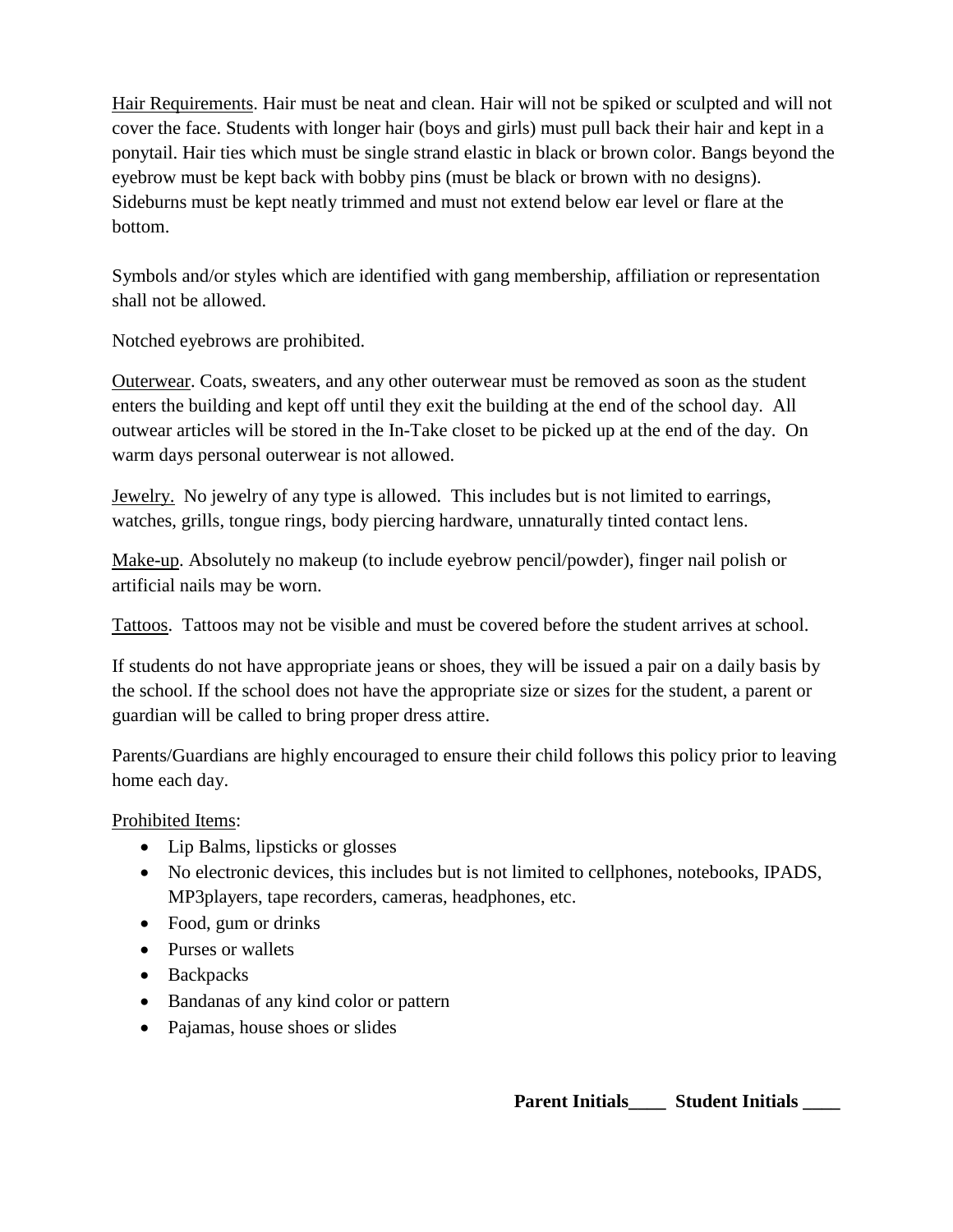- Head coverings, caps or hats, hair rollers or long-handled combs
- Money of any denomination

### Allowed Items:

• House key (Must be kept in the students pant pocket)

## **Disruptions of School Operations**

Disruptions of school operations are not tolerated and may constitute a misdemeanor offense. As identified by law, disruptions include the following:

- Interference with the movement of people at an exit, entrance, or hallway of a district building without authorization from an administrator.
- Interference with an authorized activity by seizing control of all or part of a building.
- Use of force, violence, or threats in an attempt to prevent participation in an authorized assembly.
- Use of force, violence, or threats to cause disruption during an assembly.
- Interference with the movement of people at an exit or an entrance to district property.
- Use of force, violence, or threats in an attempt to prevent people from entering or leaving district property without authorization from an administrator.
- Disruption of classes or other school activities while on district property or on public property that is within 500 feet of district property. Class disruption includes making loud noises; trying to entice a student away from, or to prevent a student from attending, a required class or activity; and entering a classroom without authorization and disrupting the activity with loud or profane language or any misconduct.
- Interference with the transportation of students in vehicles owned or operated by the district.

## **Electronic Devices**

Student are not allowed to have electronic devices (cellphones, notebooks, IPADS, MP3players, tape recorders, cameras, headphones, etc.) on school district transportation or at school while assigned to the JCARE Campus. If a student is caught with an electronic device on school district transportation or on campus during the school day, the device will be confiscated. The parent may pick up the confiscated telecommunication or electronic device from the JCARE campus administration for a fee of \$15.

Confiscated telecommunication devices that are not retrieved by the student or the student's parents will be disposed of after the notice required by law. [See policy FNCE.]

**Parent Initials\_\_\_\_ Student Initials \_\_\_\_**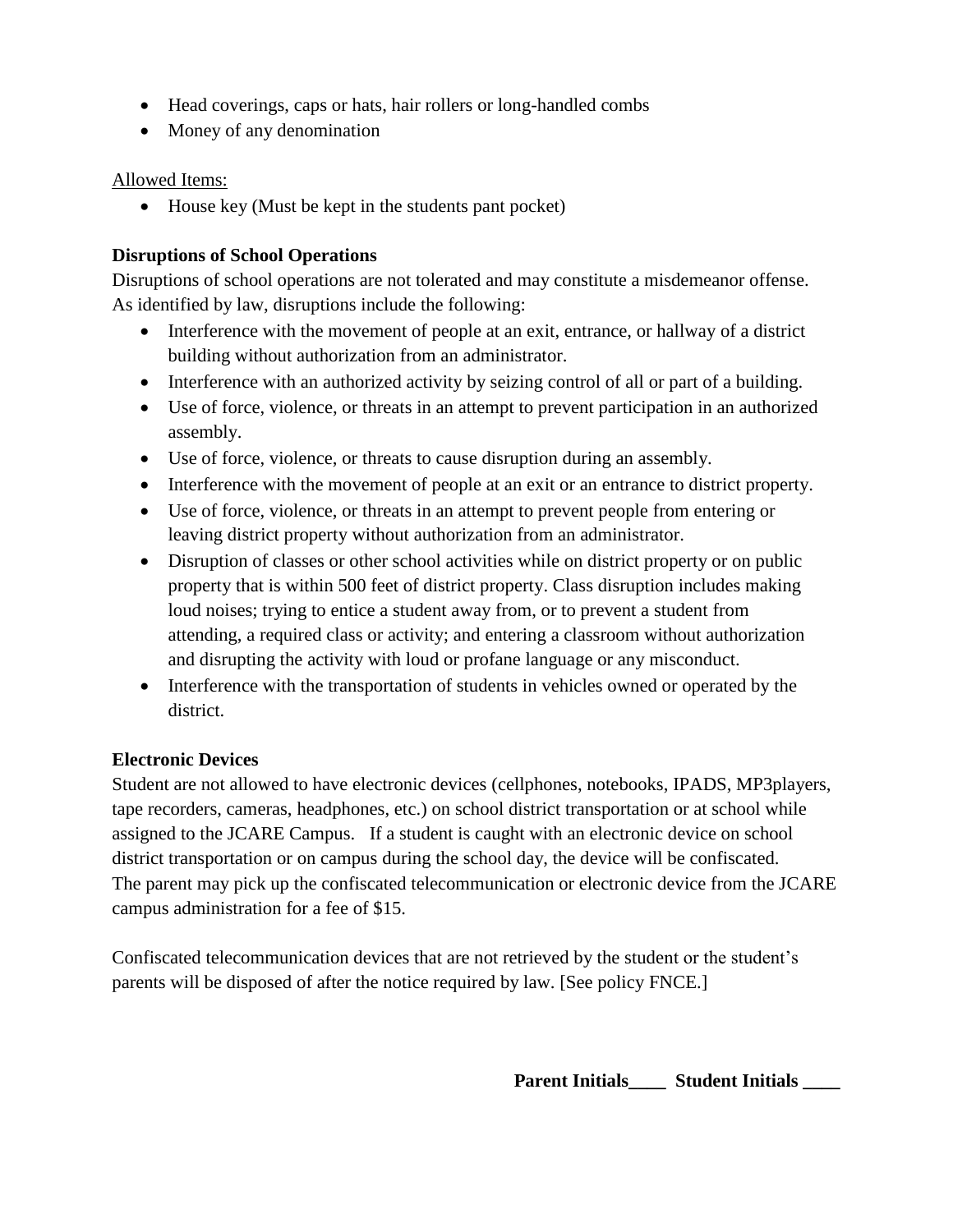In limited circumstances and in accordance with law, a student's personal telecommunication or electronic device may be searched by authorized personnel. [See Searches on page 65 and policy FNF.]

Any disciplinary action will be in accordance with the Student Code of Conduct. The district is not responsible for damaged, lost, or stolen telecommunication or electronic devices.

# **Expulsion (Mandatory): Misconduct That Requires Expulsion**

A student must be expelled under federal or state law for any of the following offenses that occur on school property or while attending a school-sponsored or school-related activity on or off school property:

# Under Federal Law

Bringing to school or possessing at school, including any setting that is under the district's control or supervision for the purpose of a school activity, a firearm, as defined by federal law. (See glossary.)

Note: Mandatory expulsion under the federal Gun Free Schools Act does not apply to a firearm that is lawfully stored inside a locked vehicle, or to firearms used in activities approved and authorized by the district when the district has adopted appropriate safeguards to ensure student safety.

## Under the Texas Penal Code

- Carrying on or about the student's person the following, as defined by the Texas Penal Code:
	- o A handgun, defined by state law as any firearm designed, made, or adapted to be used with one hand. (See glossary.) Note: A student may not be expelled solely on the basis of the student's use, exhibition, or possession of a firearm that occurs at an approved target range facility that is not located on a school campus, while participating in or preparing for a school-sponsored, shooting sports competition or a shooting sport educational activity that is sponsored or supported by the Parks and Wildlife Department, or a shooting sports sanctioning organization working with the department. [See policy FNCG(LEGAL).]
	- o A location-restricted knife, as defined by state law. (See glossary.)
	- o A club, as defined in state law. (See glossary.)
- Possessing, manufacturing, transporting, repairing, or selling a prohibited weapon, as defined in state law. (See glossary.)
- Behaving in a manner that contains elements of the following offenses under the Texas Penal Code:
	- a. Aggravated assault, sexual assault, or aggravated sexual assault
	- b. Arson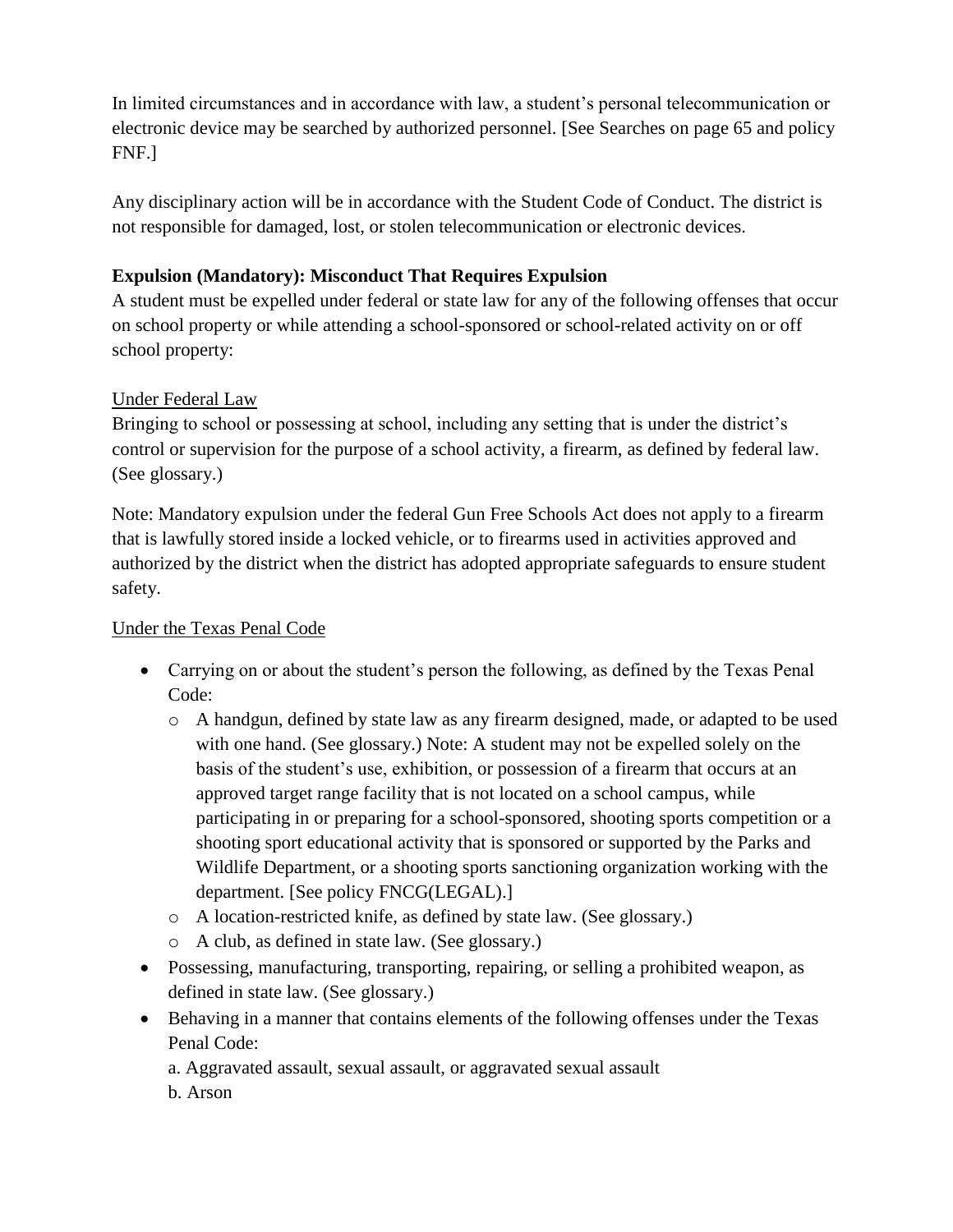- c. Murder, capital murder, or criminal attempt to commit murder or capital murder
- d. Indecency with a child
- e. Aggravated kidnapping
- f. Aggravated robbery
- g. Manslaughter
- h. Criminally negligent homicide or continuous sexual abuse of a young child or children
- j. Behavior punishable as a felony that involves selling, giving, or delivering to another person, or possessing, using, or being under the influence of marijuana, a controlled substance, a dangerous drug, or alcohol; or committing a serious act or offense while under the influence of alcohol
- Engaging in retaliation against a school employee or volunteer combined with one of the above-listed mandatory expulsion offenses.

# Under Age Ten

When a student under the age of ten engages in behavior that is expellable behavior, the student shall not be expelled, but shall be placed in a DAEP. A student under age six shall not be placed in a DAEP unless the student commits a federal firearm offense.

# **Gang-Free Zones (All Grade Levels)**

Certain criminal offenses, including those involving organized criminal activity such as gang– related crimes, will be enhanced to the next highest category of offense if they are committed in a gang‐free zone. For purposes of the district, a gang‐free zone includes a school bus and a location in, on, or within 1,000 feet of any district-owned or leased property or campus playground.

## **Immunizations**

A student must be fully immunized against certain diseases or must present a certificate or statement that, for medical reasons or reasons of conscience, including a religious belief, the student will not be immunized. For exemptions based on reasons of conscience, only official forms issued by the Texas Department of State Health Services (DSHS), Immunization Branch, can be honored by the district. This form may be obtained by writing the DSHS Immunization Branch (MC 1946), P.O. Box 149347, Austin, Texas 78714-9347; or online at https://webds.dshs.state.tx.us/immco/default.aspx.

## **Law Enforcement Agencies**

# Questioning of Students

When law enforcement officers or other lawful authorities wish to question or interview a student at school, the principal or designee will cooperate fully regarding the conditions of the

**Parent Initials\_\_\_\_\_\_ Student Initials \_\_\_\_\_\_**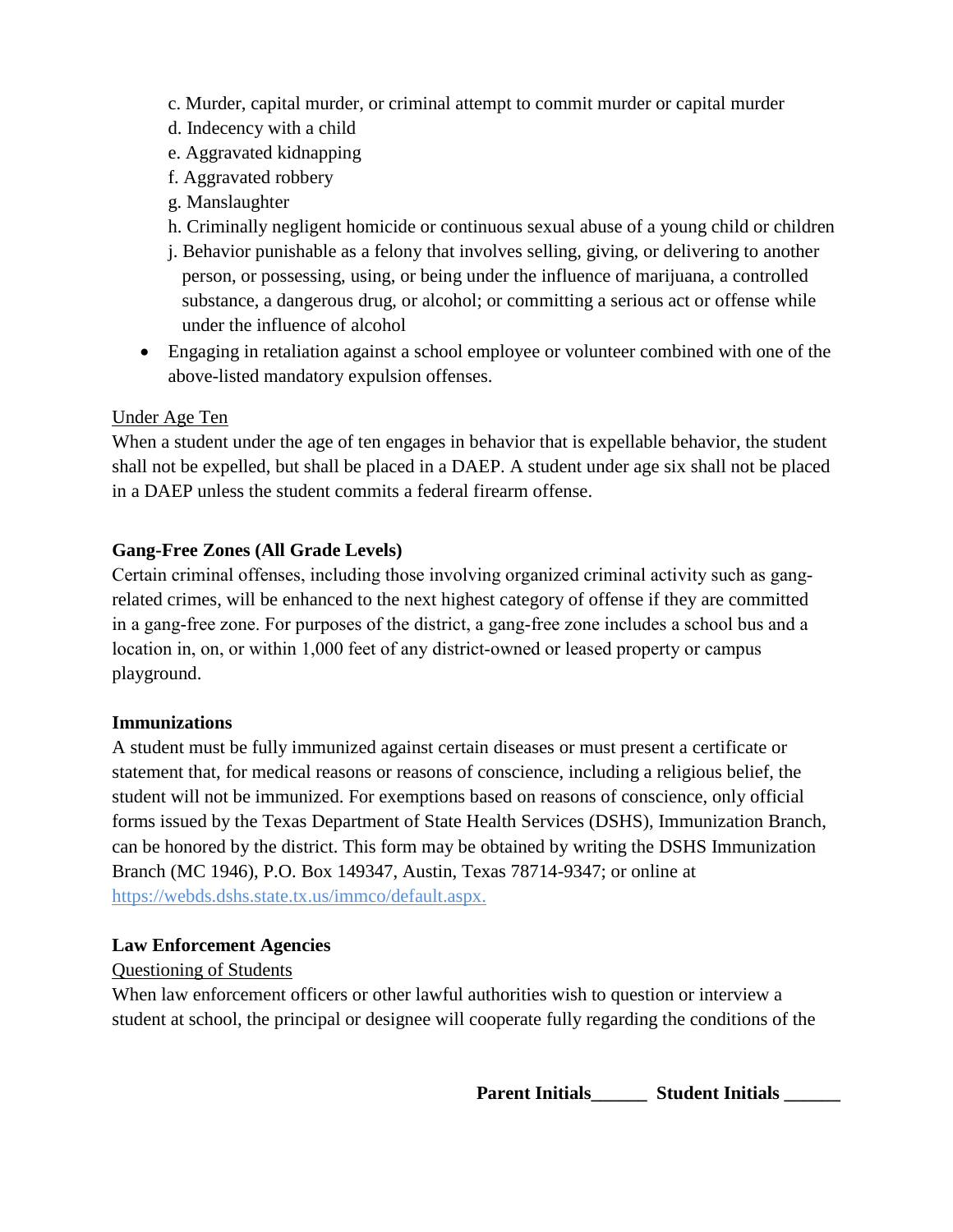interview, if the questioning or interview is part of a child abuse investigation. In other circumstances:

- The principal or designee will verify and record the identity of the officer or other authority and ask for an explanation of the need to question or interview the student at school.
- The principal or designee ordinarily will make reasonable efforts to notify the parents unless the interviewer raises what the principal or designee considers being a valid objection.
- The principal or designee ordinarily will be present unless the interviewer raises what the principal considers to be a valid objection.
- Students Taken into Custody
- State law requires the district to permit a student to be taken into legal custody:
- To comply with an order of the juvenile court.
- To comply with the laws of arrest.
- By a law enforcement officer if there is probable cause to believe the student has engaged in delinquent conduct or conduct in need of supervision.
- By a probation officer if there is probable cause to believe the student has violated a condition of probation imposed by the juvenile court.
- By an authorized representative of Child Protective Services, Texas Department of Family and Protective Services, a law enforcement officer, or a juvenile probation officer, without a court order, under the conditions set out in the Family Code relating to the student's physical health or safety.
- To comply with a properly issued directive to take a student into custody.

Before a student is released to a law enforcement officer or other legally authorized person, the principal will verify the officer's identity and, to the best of his or her ability, will verify the official's authority to take custody of the student.

The principal will immediately notify the superintendent and will ordinarily attempt to notify the parent unless the officer or other authorized person raises what the principal considers to be a valid objection to notifying the parents.

Because the principal does not have the authority to prevent or delay a student's release to a law enforcement officer, any notification will most likely be after the fact.

Notification of Law Violations

The district is required by state law to notify:

Parent Initials **Figure 1. Student Initials Parent Initials**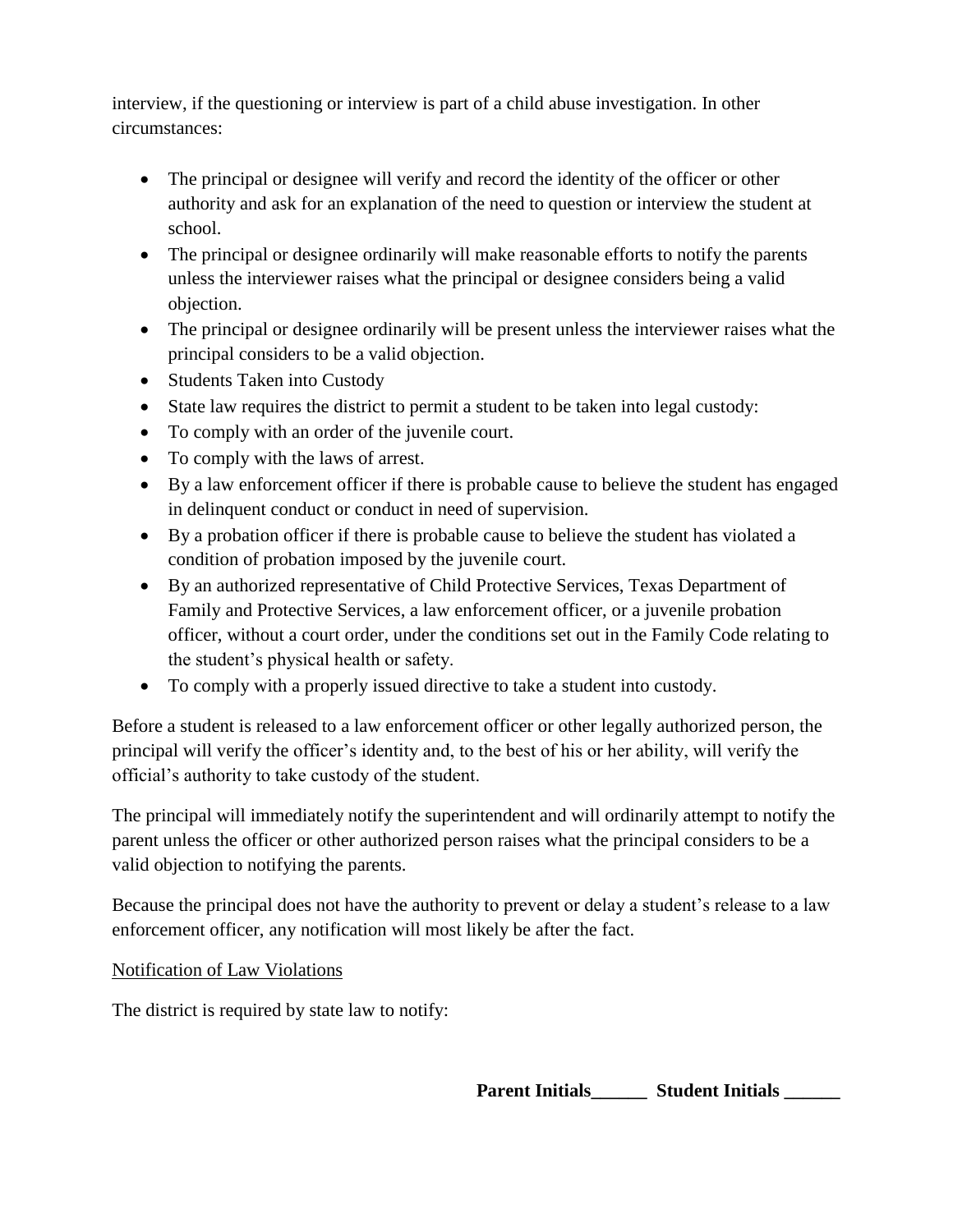- All instructional and support personnel who have responsibility for supervising a student who has been arrested or referred to the juvenile court for any felony offense or for certain misdemeanors.
- All instructional and support personnel who have regular contact with a student who is required to register as a sex offender or who has been convicted, received deferred prosecution, received deferred adjudication, or was adjudicated for delinquent conduct for any felony offense or certain misdemeanors. [For further information, see policy FL (LEGAL).]

## **Physical Altercations**

Students are expected to exhibit responsible behavior while attending JCARE. Any student involved in a physical altercation may be placed on home suspension for up to three days. During that time, a school administrator will investigate the incident. If the incident and the student's involvement is severe enough, an administrative conference will be scheduled to determine if further disciplinary action is warranted.

### **Pledges of Allegiance and a Minute of Silence (All Grade Levels)**

Each school day, students will recite the Pledge of Allegiance to the U.S. flag and the Pledge of Allegiance to the Texas flag. Parents may submit a written request to the principal to excuse their child from reciting a pledge. [See Reciting the Pledges to the U.S. and Texas Flags.] State law requires that one minute of silence follow recitation of the pledges. Each student may choose to reflect, pray, meditate, or engage in any other silent activity during that minute so long as the silent activity does not interfere with or distract others. In addition, state law requires that each campus provide for the observance of one minute of silence at the beginning of the first-class period when September 11 falls on a regular school day in remembrance of those who lost their lives on September 11, 2001.

#### **Restroom Breaks**

Students will be allowed two restroom breaks during the school day. Students will be escorted in groups to the restroom. Any student who will require more frequent restroom breaks due to a medical condition must provide medical documentation from a physician.

#### **School Hours (Students)**

School hours are 8:00 a.m. - 3:30 pm.

**Parent Initials\_\_\_\_\_\_ Student Initials \_\_\_\_\_\_**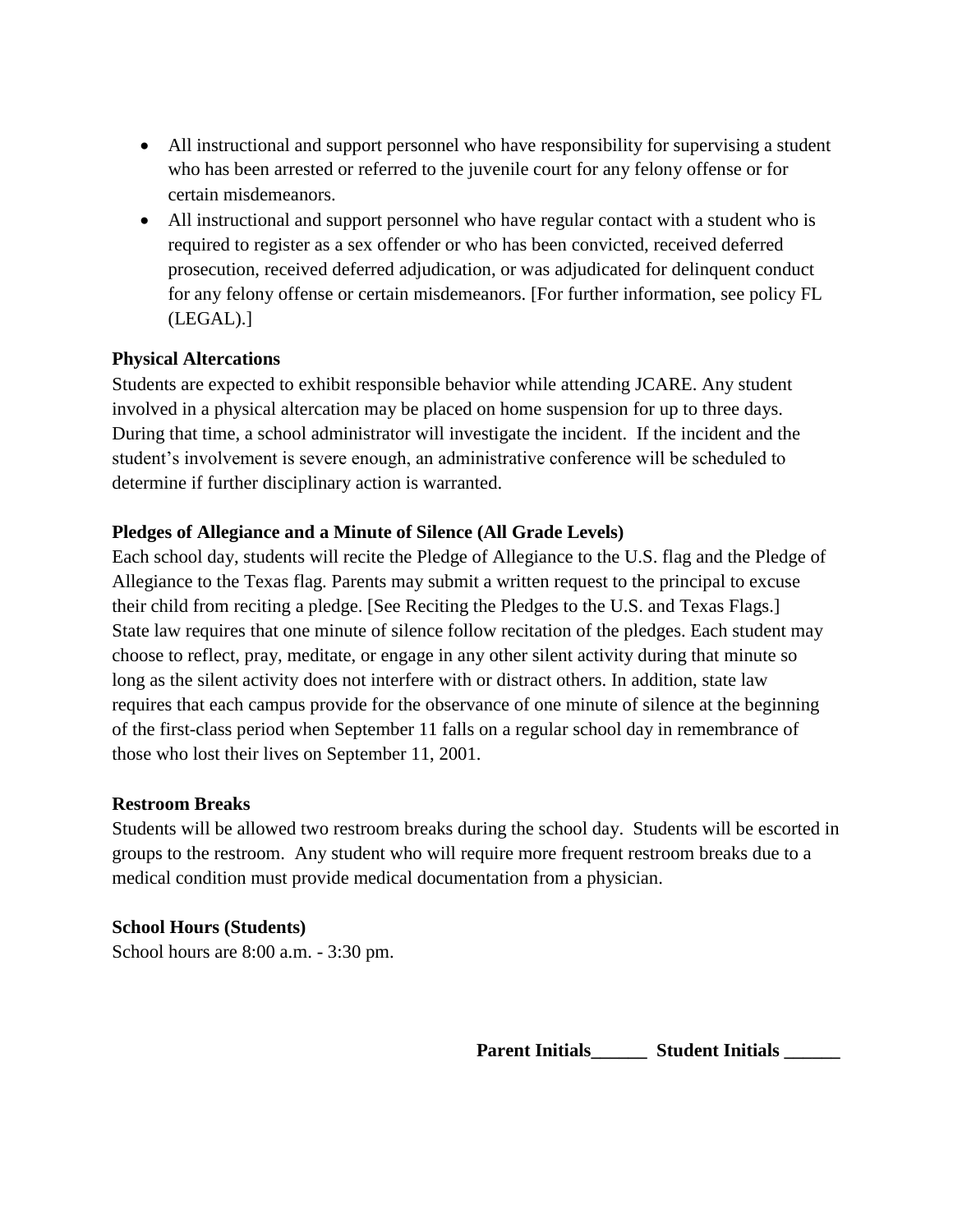# **Social Worker**

A school social worker is assigned to the JCARE Campus. The Social Worker is the link between school, families and community in order to provide and coordinate services to students, families and staff to assist and help improve academic and social emotional success. The school social worker collaborates with school administration and staff in forming mental health intervention, crisis management, and support services. As part of the interdisciplinary team to help students succeed, school social workers facilitate community involvement in the schools while advocating for student success.

- Assess factors in the home, school and/or community that are impacting a student's education success and assisting in reducing those barriers to learning by providing social work services, crisis intervention, developing intervention strategies to increase academic success, facilitating conflict resolution and developing anger management skills, and helping students develop social emotional skills.
- Complete social work assessment in order to determine problems/barriers affecting the student's education.
- Support parents to understand their student's developmental and educational needs to effectively advocate for their student in school, and to understand available education services.
- Assist parents to support their student's school adjustment and help alleviate family stress for the student to function more effectively in a school.
- Consultations with teachers and other staff in understanding a student's cultural and familial factors and help staff to meet the desired educational outcomes of diverse learners.
- Assist teachers by providing or directing educators to appropriate resources and assisting teachers with improving positive student behaviors in a classroom setting.
- Assess students with mental health concerns and provide/coordinate systems of care and wrap-around services.
- Develop programs and interventions for at-risk students as well as in-service training programs.
- Coordinate community/agency resources and school collaborations in order to meet student needs and help district receive support from social and mental health agencies.
- Collaborate with counselor in determining services for students.
- Provide individual/group counseling and case management services.

# **Student Illness (All Grade Levels)**

When your child is ill, please contact the school to let us know he or she won't be attending that day. It is important to remember that schools are required to exclude students with certain illnesses from school for periods of time as identified in state rules.

Parent Initials **Student Initials**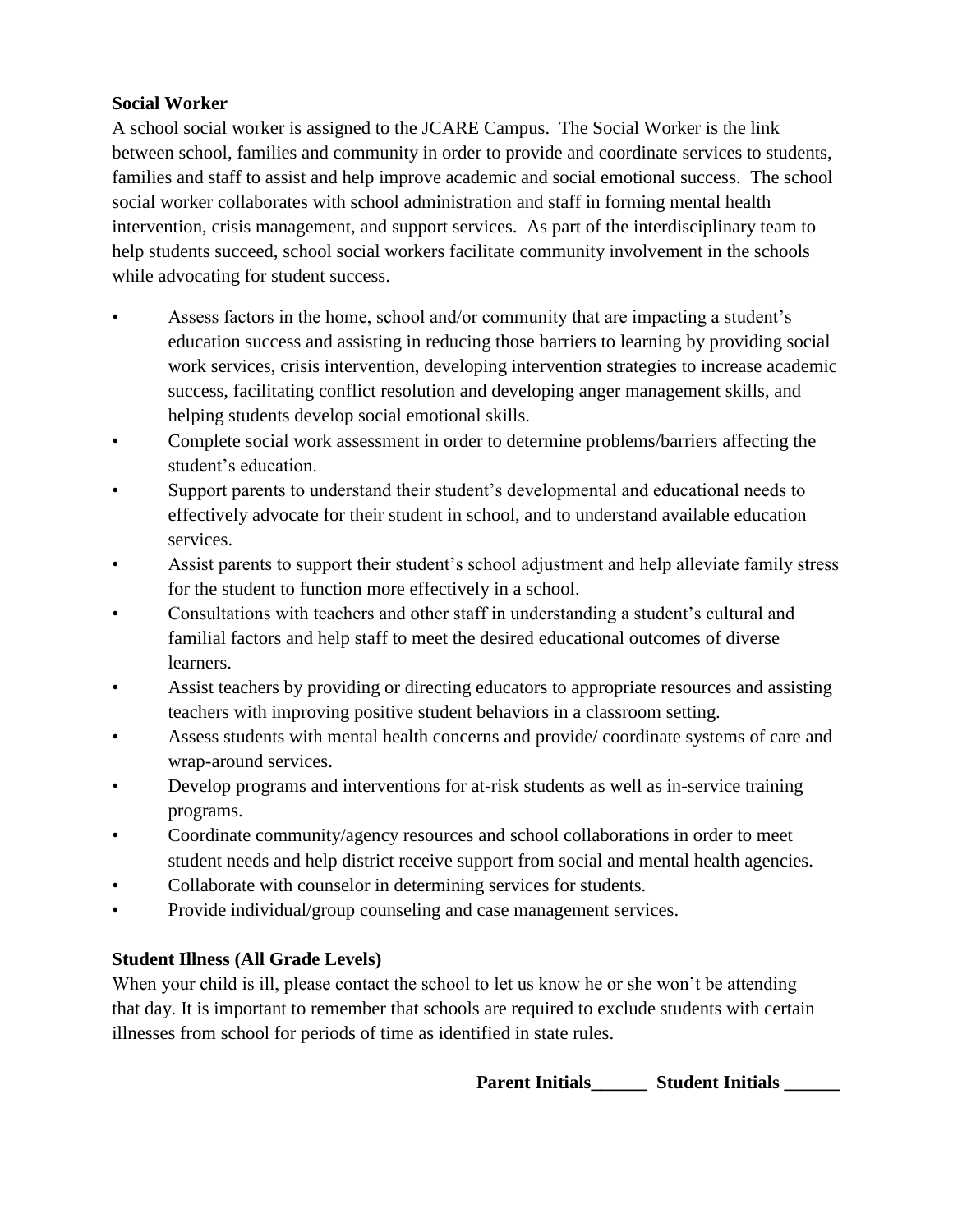For example, if your child has a fever over 100 degrees, he or she must stay out of school until fever-free for 24 hours without fever-reducing medications. In addition, students with diarrheal illnesses must stay home until they are diarrhea free without diarrhea‐suppressing medications for at least 24 hours.

A full list of conditions for which the school must exclude children can be obtained from the school nurse.

If a student becomes ill during the school day, he or she must receive permission from the teacher before reporting to the school nurse. If the nurse determines that the child should go home, the nurse will contact the parent. Parents of students at the elementary school whose children are sent to the nurse's office will be notified by note in their agenda or phone call.

In the event of a contagious illness, please notify the school nurse upon confirmation of the diagnosis. If a child should be hospitalized or experience a lengthy illness, please notify the school nurse and teacher. Parents/guardians should inform the school nurse concerning all major health issues or any change in medical status. It is the parent's responsibility to share medical information with teachers as parents deem appropriate.

The district is also required to report certain contagious (communicable) diseases or illnesses to the Texas Department of State Health Services (TDSHS) or our local/regional health authority. The school nurse can provide information from TDSHS on these notifiable conditions.

## **Substance Abuse Prevention and Intervention**

If you are worried that your child may be using or is in danger of experimenting, using, or abusing illegal drugs or other prohibited substances, please contact the school counselor. The school counselor can provide you with a list of community resources that may be of assistance to you. The DSHS maintains information regarding children's mental health and substance abuse intervention services on its web site: [http://www.dshs.state.tx.us/mhsa-child-adolescentservices/.](http://www.dshs.state.tx.us/mhsa-child-adolescentservices/)

# **Suicide Awareness and Mental Health Support**

The district is committed to partnering with parents to support the healthy mental, emotional, and behavioral development of its students. If you are concerned about your child, please access the following Web sites or contact the school counselor for more information related to suicide prevention and to find mental health services available in your area: [http://www.texassuicideprevention.org](http://www.texassuicideprevention.org/)

Parent Initials **Student Initials**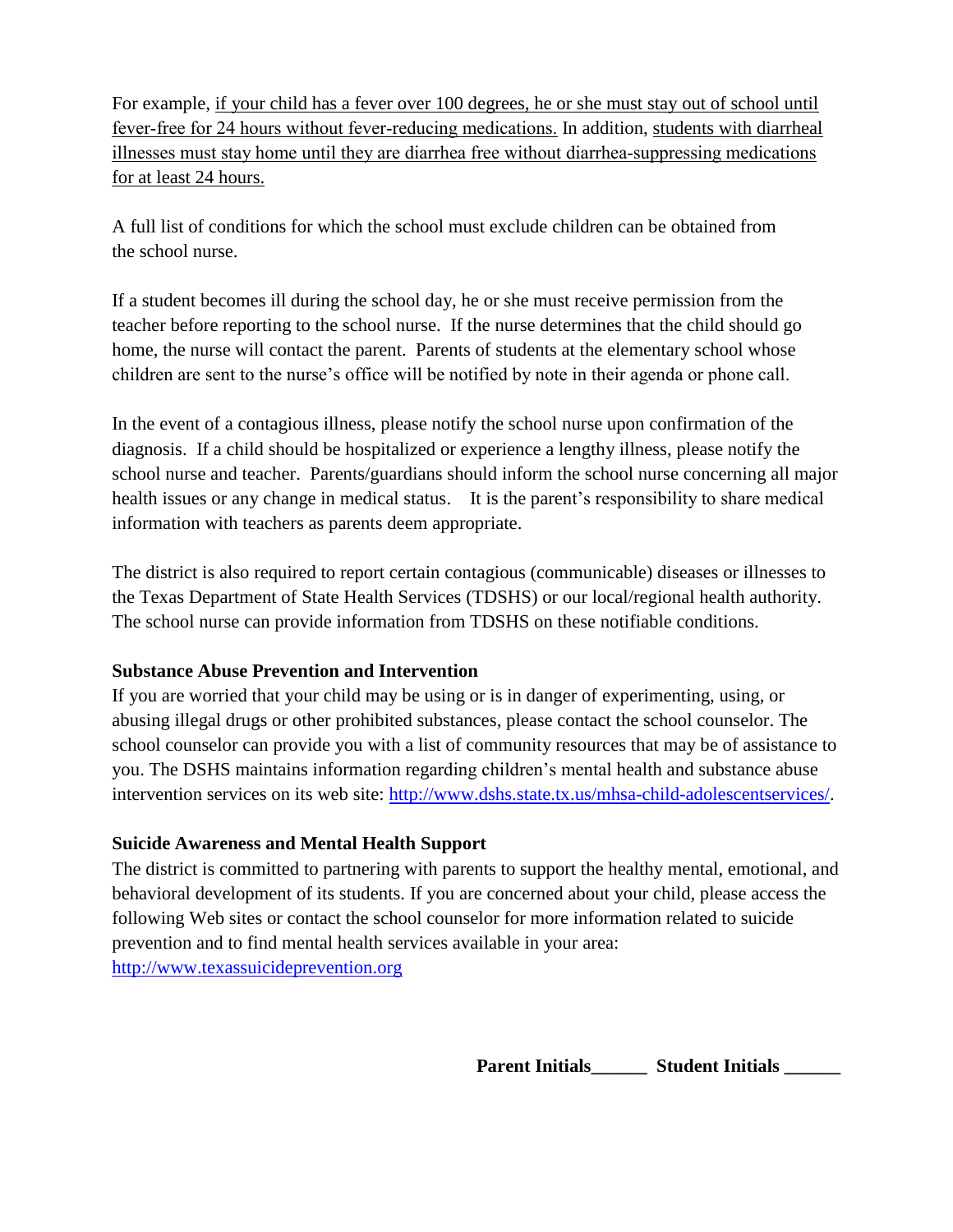## **Technology Usage**

The district has a number of policies and rules involving the use of computers, electronic communication, imaging devices, and Internet access. Violations of these policies or rules may result in termination of privileges involving the use of the equipment and Internet access as well as disciplinary action under the Student Code of Conduct.

## Unacceptable and Inappropriate Use of Technology Resources

Students are prohibited from sending, posting, accessing, or displaying electronic messages that are abusive, obscene, sexually oriented, threatening, harassing, damaging to another's reputation, or illegal. This applies to conduct off school property, whether the equipment used to send such messages is district-owned or personally owned, when it results in a substantial disruption to the educational environment.

Any person taking, disseminating, transferring, possessing, or sharing obscene, sexually oriented, lewd, or otherwise illegal images or other content, commonly referred to as "sexting," will be disciplined according to the Student Code of Conduct, may be required to complete an educational program related to the dangers of this type of behavior, and, in certain circumstances, may be reported to law enforcement. Because engaging in this type of behavior can lead to bullying or harassment, as well as possibly impede future endeavors of a student, we encourage you to review with your child 'Before You Text' Sexting Prevention Course, a statedeveloped program that addresses the consequences of engaging in inappropriate behavior using technology.

# **Trained Dogs**

The district will use trained dogs to alert school officials to the presence of prohibited or illegal items, including drugs and alcohol. At any time, trained dogs may be used around lockers and the areas around vehicles parked on school property. Searches of classrooms, common areas, or student belongings may also be conducted by trained dogs when students are not present. An item in a classroom, a locker, or a vehicle to which a trained dog alerts may be searched by school officials.

# **Transportation**

Judson ISD will provide bus transportation for all students assigned to the JCARE Academy. Students must ride only their assigned bus to and from school. Buses will only transport students to the address that is listed on original home campus registration.

All actions of all riders, while on the alternative school buses are subject to being videotaped. Students will be disciplined for misbehaving on the bus. Students may be suspended from the bus due to serious violations and parents will be responsible for providing transportation.

Parent Initials\_\_\_\_\_\_\_ Student Initials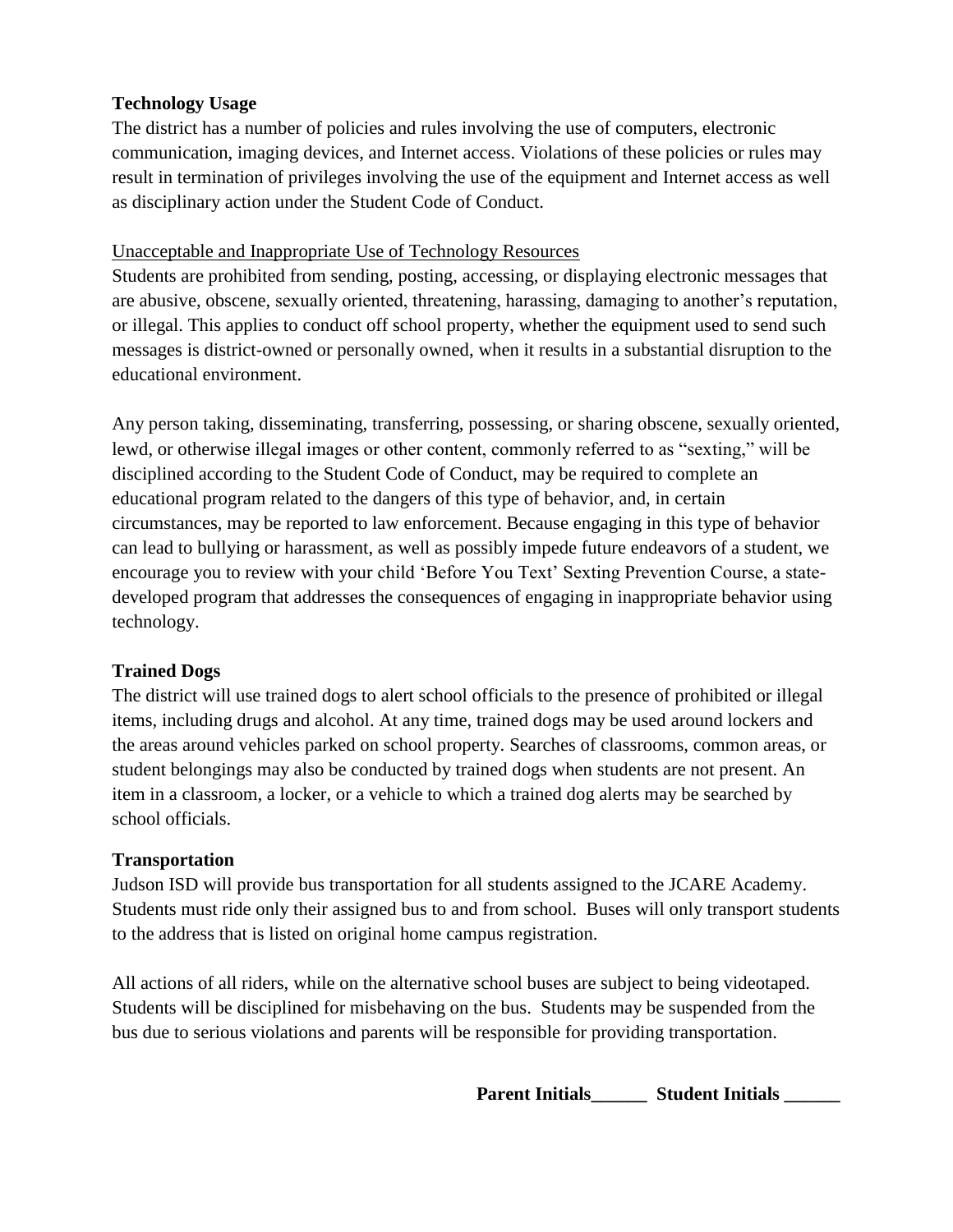#### **Vandalism**

The taxpayers of the community have made a sustained financial commitment for the construction and upkeep of school facilities. To ensure that school facilities can serve those for whom they are intended-both this year and for years to come-littering, defacing, or damaging school property is not tolerated. Students will be required to pay for damages they cause and will be subject to criminal proceedings as well as disciplinary consequences in accordance with the Student Code of Conduct.

#### **Video Cameras**

For safety purposes, video/audio equipment may be used to monitor student behavior, including on buses and in common areas on campus. Students will not be told when the equipment is being used. The principal will review the video/audio recordings routinely and document student misconduct. Discipline will be in accordance with the Student Code of Conduct.

Parent Initials\_\_\_\_\_\_\_ Student Initials \_\_\_\_\_\_